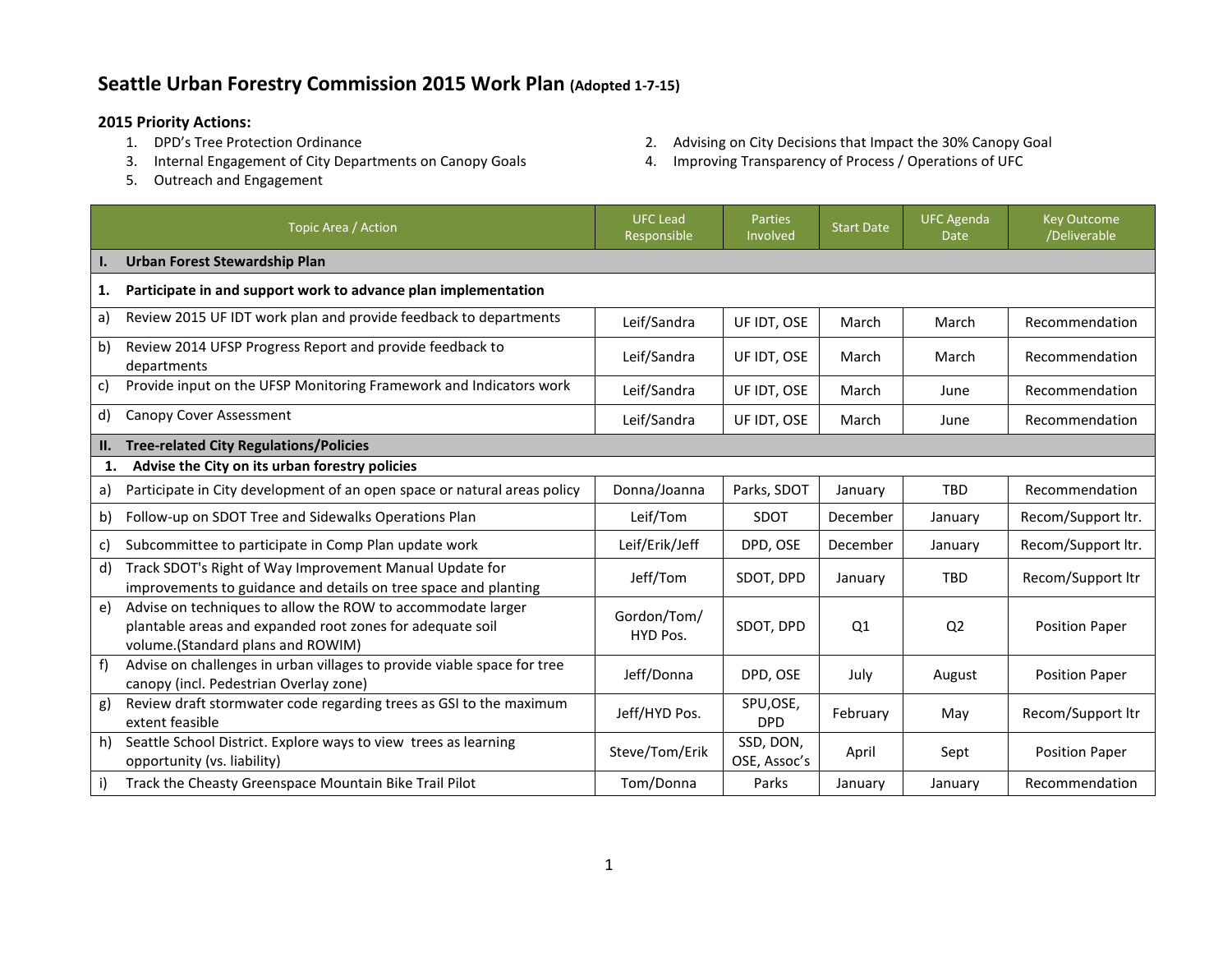|    | Topic Area / Action                                                                                                                                                                                                                         | <b>UFC Lead</b><br>Responsible | Parties<br>Involved | <b>Start Date</b> | <b>UFC Agenda</b><br><b>Date</b> | <b>Key Outcome</b><br>/Deliverable          |
|----|---------------------------------------------------------------------------------------------------------------------------------------------------------------------------------------------------------------------------------------------|--------------------------------|---------------------|-------------------|----------------------------------|---------------------------------------------|
| 2. | <b>Advise DPD on Proposed Tree Regulations</b>                                                                                                                                                                                              |                                |                     |                   |                                  |                                             |
| a) | Resend or update UFC letter encouraging allocation of staff time and<br>start of a new private parcel tree ordinance.                                                                                                                       | Leif                           | <b>DPD</b>          | January           | January                          | Recommendation                              |
| b) | Develop recommendations for revising Director's rules (including 20-<br>2005, 11-2007, 16-2008 and other as applicable) to clarify the<br>interpretation of the existing tree protection ordinance (Driven by<br>DPD's ordinance timeline). | Jeff/Tom                       | UF IDT,<br>DPD, OSE | February          | April                            | Recommendation                              |
| c) | Obtain the draft 2012 work on tree ordinance.                                                                                                                                                                                               | Leif                           | <b>DPD</b>          | February          |                                  | <b>NA</b>                                   |
| d) | Formalize recommendations for code enforcement of existing DPD tree<br>ordinance.                                                                                                                                                           | Gordon/Steve                   | <b>DPD</b>          | February          | April                            | Recommendation                              |
| e) | Develop UFC principles and priorities for future, revised tree ordinance.                                                                                                                                                                   | Steve/Jeff/Gordon              | <b>DPD</b>          | April             | Sept                             | <b>Position Paper</b>                       |
| Ш. | <b>Outreach and Engagement</b>                                                                                                                                                                                                              |                                |                     |                   |                                  |                                             |
| 1. | <b>City Council and Mayor's Office interaction</b>                                                                                                                                                                                          |                                |                     |                   |                                  |                                             |
| a) | Hold quarterly meetings with Council and Mayor's Office                                                                                                                                                                                     | Leif/Tom/Sandra                | CC, OSE             | Q <sub>1</sub>    | Quarterly                        | <b>Build relationships</b>                  |
| b) | Present 2014 Annual Report and 2015 work plan to Council and Mayor                                                                                                                                                                          | Leif/Sandra<br>Others          | CC, OSE             | Ongoing           | Ongoing                          | Speaking points                             |
| c) | Plan urban forestry outreach and engagement events such as Arbor Day,<br>Green Seattle Day, reLeaf events, SDOT tree-sidewalk conflicts public<br>engagement, SSD, Summer Streets, etc.                                                     | Leif/Sandra                    | CC, OSE             | Q1                | February                         | Presentation,<br>Activity,<br>Participation |
| 2. | <b>Conduct Internal Engagement</b>                                                                                                                                                                                                          |                                |                     |                   |                                  |                                             |
| a) | Develop annual calendar for invited speakers, guests and topics (to<br>include inviting industrial groups to visit with UFC)                                                                                                                | Leif/All                       | UF IDT              | January           | Ongoing                          | <b>Discussion</b>                           |
| b) | Attend Four Commission meetings (Planning, Design, Pedestrian & Bike);<br>2 Neighborhood Council meetings; 3 public meetings on upcoming plans<br>and policies                                                                              | Leif/Sandra/UFC                | <b>OSE</b>          | Assign            | Ongoing                          | Informed outreach                           |
| c) | Meet with DPD's DRB lead to discuss improvement on neighborhood<br>DRB's review of retained trees and viable new tree space allocation                                                                                                      | Jeff/Steve                     | <b>DPD</b>          | March             | May                              | Recom Itr                                   |
| d) | Review outreach efforts and create strategy to explore tree planting in<br>industrial areas                                                                                                                                                 | Steve/Gordon                   | <b>OSE</b>          | May               | July                             | Recom Itr                                   |
| 3. | Align Urban Forest IDT and Urban Forestry Commission's work plan                                                                                                                                                                            |                                |                     |                   |                                  |                                             |
| a) | Hold annual joint UFC/UF IDT meeting                                                                                                                                                                                                        | Leif/Sandra                    | OSE                 | October           | October                          | Workshop                                    |
| b) | Attend an IDT meeting                                                                                                                                                                                                                       | Leif                           | OSE                 | Q1                |                                  |                                             |
| 4. | <b>Race and Social Justice Initiative</b>                                                                                                                                                                                                   |                                |                     |                   |                                  |                                             |
| a) | Continue exploring ways to incorporate RSJI principles into UFC work                                                                                                                                                                        | <b>UFC</b>                     | OSE                 | January           | Ongoing                          | Outreach                                    |